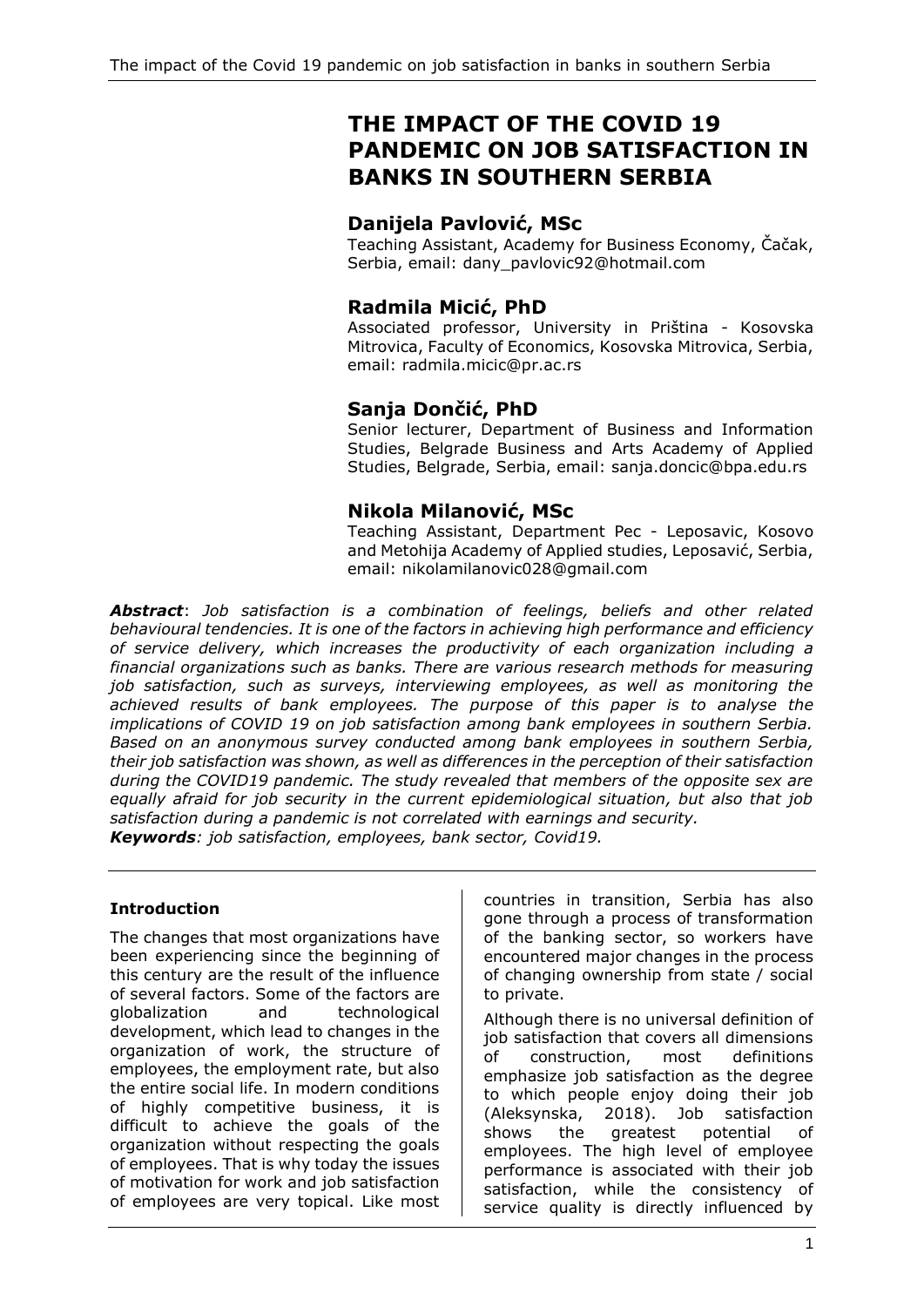motivation (Pomirleanu, Mariadoss, & Chennamaneni, 2016). For this reason, increasing attention is paid to employees, in order to determine the factors that affect employee motivation and job satisfaction (Alegre, Mas-Machuca & Berbegal-Mirabent, 2016).

Employee satisfaction and motivation are two important factors that affect the efficiency of an organization. Namely, these two factors contribute to different influences on the behaviour of employees in the organization, they are mutually complementary and have similar dependent variables (Kian, Yusoff & Rajah, 2014). Motivation is interpreted as the aspiration and effort to satisfy needs, while on the other hand job satisfaction refers to the reaction that is felt when satisfying or not satisfying needs (Alegre, Mas-Machuca & Berbegal-Mirabent, 2016). Behavior based on mutual understanding and exchange of ideas between management and employees promotes continuous improvement of these relationships, strengthening them and creating attitudes based on trust (Sania & Danish, 2019).

Like other global events affecting the entire planet, the pandemic caused by the COVID19 virus can potentially change the way we see the world, the way we think, and the way we live our lives (Hongwei & Lloyd, 2020). COVID19 as a pandemic, affects institutions around the world.

The changes in 2020, due to the pandemic caused by the COVID19 virus, affected not only business activities, but also the perception of employees, because they are facing increasing demands to increase efficiency and due to the specific living conditions imposed by the pandemic, to become more and more adaptable to bank customers. The current situation caused by the pandemic, negatively affects the quality of life of people in general. The detrimental impact on employees is reflected primarily in increasing disincentives, causing fear, increasing uncertainty and stress.

As the employee is the backbone of every organization, it has been established that the success of every organization depends on the satisfaction of the workforce (Alegre, Mas-Machuca & Berbegal-Mirabent, 2016). Especially during the months-long crisis period, which is a consequence of the spread of the COVID19 pandemic, motivation should be developed, success rewarded, and positive thinking encouraged. In all three top management plays a key role.

### **Literature review and theoretical background**

Job satisfaction is a combination of psychological and physiological circumstances, as well as environmental circumstances that cause an employee to say, "I am satisfied with my job" (Wright, 2006). Today, there are two approaches to the operationalization of job satisfaction: a holistic and a faceted approach (Wright, 2006). The term employee satisfaction is used to describe whether employees are satisfied and whether their wishes at work are met. The term job satisfaction refers to the general attitude of an individual towards his job (Prabakaran & Gisha, 2019). Both negative and positive feelings of the employee towards their work determine employee satisfaction, which is a key factor in increased productivity and organizational success (Suhartanto, et al, 2018). There are many variables that are assumed to be the result of job satisfaction or dissatisfaction. The fact that the success of any organization depends on the satisfaction of its workforce has been confirmed (Sumitha & Padmaja, 2017). Employees with a high level of job involvement and job satisfaction are crucial for long-term maintenance of organizational performance (Alegre, Mas-Machuca & Berbegal-Mirabent, 2016). Studying job satisfaction among bank employees is important because there are different aspects of work that are extremely attractive and lead to satisfaction and others that lead to dissatisfaction. Positive aspects include the ability to work in the bank and to achieve common goals, as well as the ability to work with colleagues. It is important to determine which factors contribute to job satisfaction, as well as those that can lead to dissatisfaction (Mulki, Lassk & Felicia, 2019). Employee satisfaction is directly related to their performance, absences and commitment in the bank, which has a direct impact on bank performance (Sumitha & Padmaja, 2017).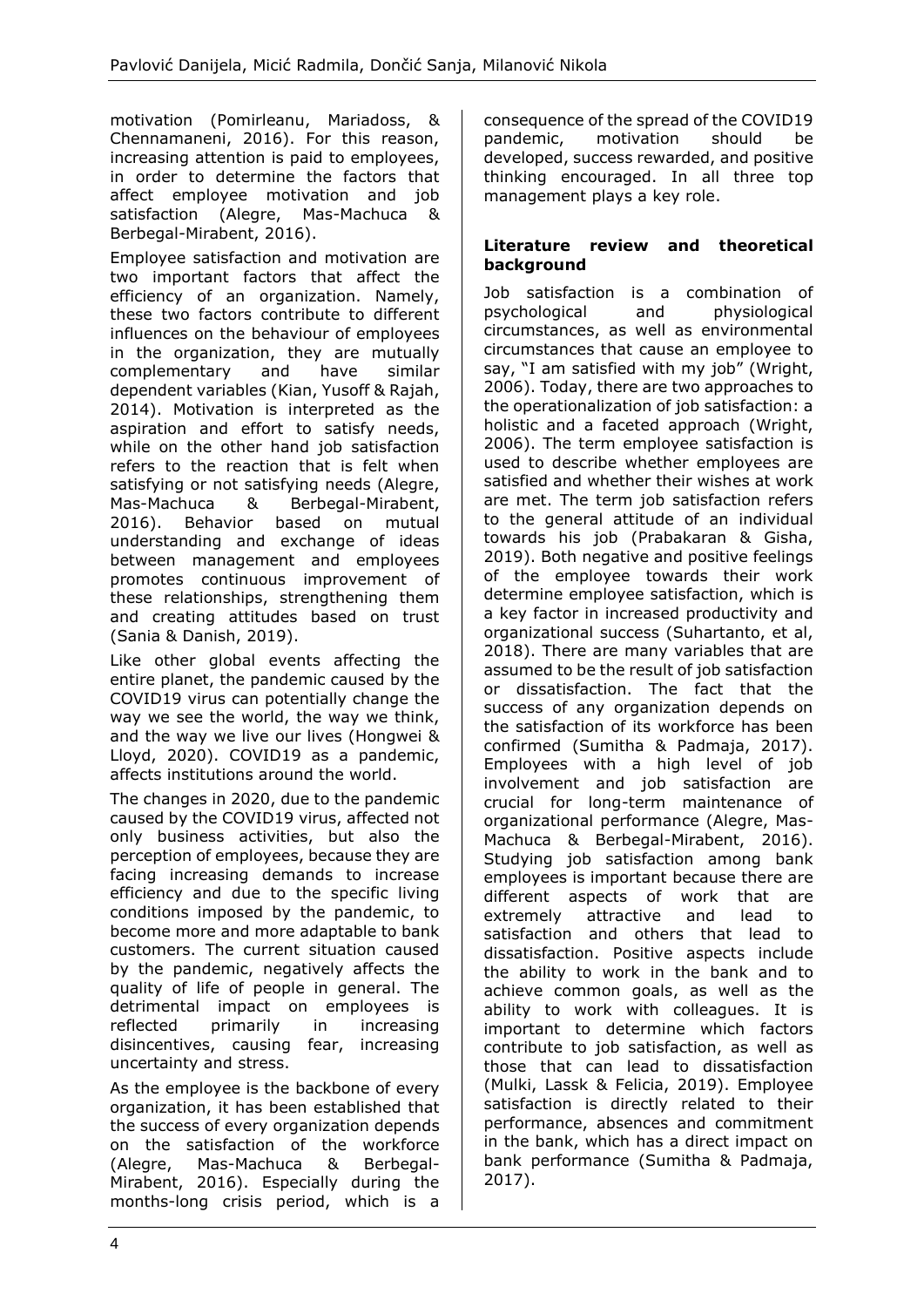A survey conducted on a sample of a Greek bank confirms the findings that conflict of roles is negatively related to job satisfaction, and the findings suggest that superiors and managers must seriously consider the results of the study. Most employees would rather work in a friendly environment, where mutual trust and informal relationships among colleagues dominate, personal ambitions are taken into account and teamwork is rewarded (Belias, et al. 2015). Effective human resource management is important in order to achieve satisfactory job satisfaction, and thus increase the bank's business performance. Research shows that employees in different sectors of the bank had different levels of job satisfaction and job-related stress (George, 2015).

Banks around the world are looking for new and creative ways to do business and achieve competitive advantage in a global recession. The effects of the recession have forced banks to make more efficient use of internal resources and their potential (Omar, Jaramillo & Chonko, 2019). Little is currently known about how job satisfaction changes during a recession. Between 2008 and 2013, the Netherlands faced a serious recession. This recession could have affected workers 'job satisfaction. Research has shown that workers became more satisfied with their jobs during the recession. After the end of the recession, the average job satisfaction decreased again. The increase in job satisfaction during a recession can be explained by a change in the composition of workers with respect to the level of work, instead of the predictor effect (Pilipiec, Groot & Pavlova, 2020). Using the European Survey on Working Conditions, it has been proven that employment only for a certain period of time has a negative impact on job satisfaction. Although this effect was determined earlier, it has been shown that the effect spreads both directly and indirectly, through working conditions and quality of work (Aleksynska, 2018). The results of the study, which tested the predicted model using multigroup confirmatory factor analysis, suggest that managers should develop specific human resource management practices to improve various aspects of job satisfaction over time (Spagnoli, et al, 2012).

The results of research on the relationship between gender and attitudes of temporary employees, relying on gender role theory, showed that temporary employees have more positive attitudes towards working towards a client organization compared to male employees, also the results indicated that education and, to a limited extent, age, acted as a moderator of the relationship between gender and employee attitudes (Selvarajan, et al, 2015).

A pandemic is defined as a disease that prevails in the whole country or the world (Grech, 2020). The current pandemic is caused by a new coronavirus called Covid-19 (Chen, Zhou et al. 2019). There are many channels through which infectious disease affects the economy and overall satisfaction. Covid -19 is currently a global pandemic (Grech, 2020). As a global catastrophe, the Covid-19 crisis is profoundly affecting the development of the global economy and threatening the survival of firms around the world. It seems inevitable that this natural disturbance has hit the global economy and produced a major crisis for businesses. As the basic unit of the national economy, the work of the company is crucial for the development of the national macroeconomy. It is therefore necessary to understand the status of firms, their coping strategies, and the need for government policies to respond to the impact of the Covid-19 pandemic (Wang, et al. 2020). The Covid-19 pandemic offers a great opportunity for companies to shift to more genuine and authentic socially responsible behaviour and contribute to addressing urgent global social and environmental challenges (Hongwei & Lloyd, 2020). During a global pandemic, socially responsible behaviour and interpersonal relationships between managers and their employees are particularly important (Alhouti, Johnson & Holloway 2016). This paper will attempt to assess the impact of the pandemic on employee satisfaction in the banking sector.

# **Research Methodology**

Based on empirical studies of human resource management practices, job satisfaction, and organizational commitment, the following goals of this research can be set: to determine the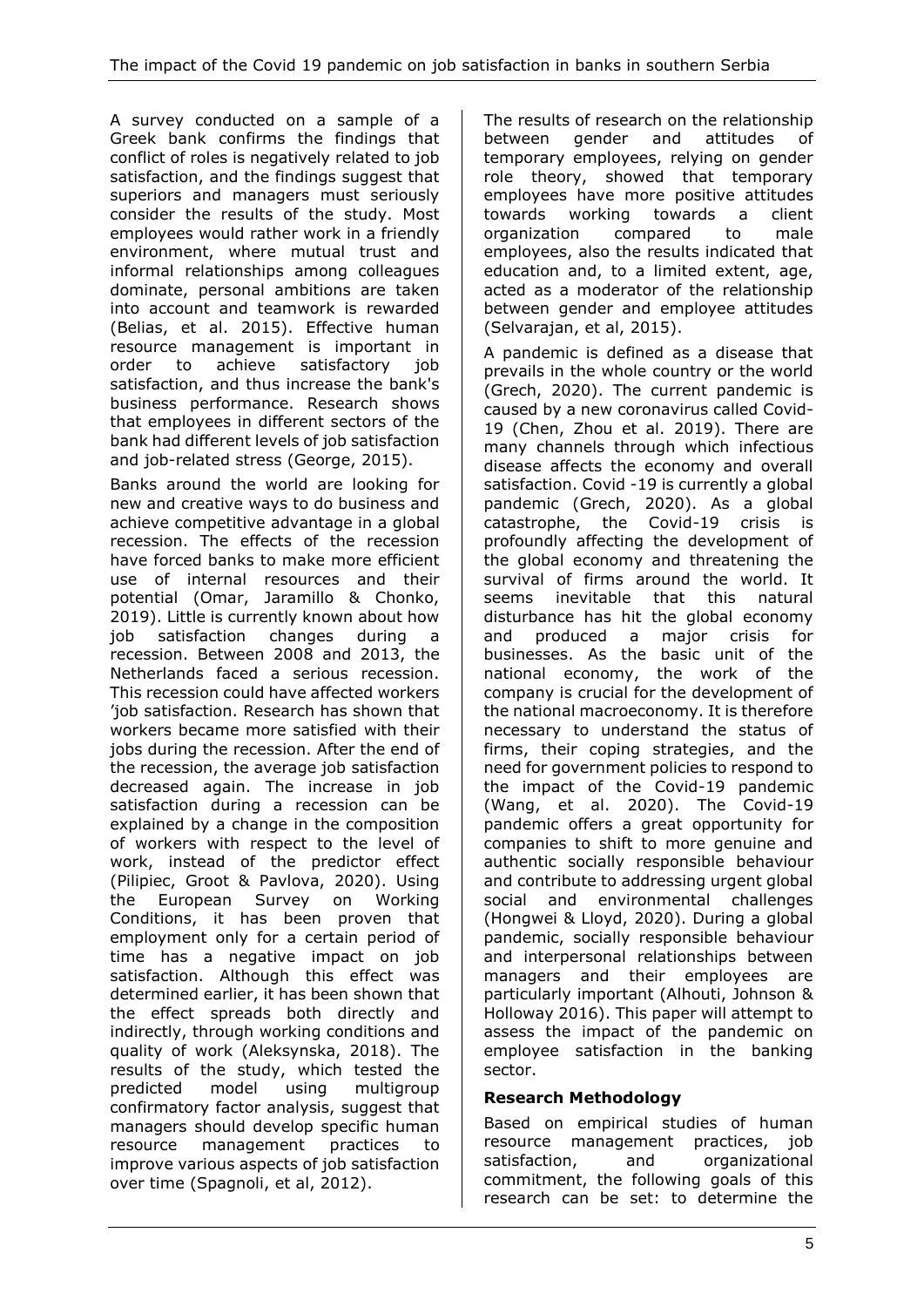degree of job satisfaction of respondents employed in banks in southern Serbia, to identify factors affecting employee satisfaction in state and private banks and to determine whether they are currently concerned about their own satisfaction, to establish the existence of a sense of security, concern and satisfaction of employees before the pandemic caused by the COVID19 virus and during the pandemic. As the performance of the organization depends on the performance of employees, this study can help banks in the South of Serbia in designing, developing and implementing strategies that can lead to employee satisfaction at work.

The level of satisfaction of bank employees is based on a number of variables, among which should be emphasized the work environment, job security, cooperation, training and career advancement, salary, awards and recognitions. Based on this, the following hypotheses were set:

*H1: Earnings and job security affect employee job satisfaction;*

*H2: There is a significant relationship between age and job satisfaction;*

*H3: There is a significant relationship between job position and job satisfaction;*

*H4: There is a significant difference in job security fears in the current epidemiological situation among members of the opposite sex.*

The conducted research is of quantitative and descriptive nature. Data were collected by direct survey, by filling out questionnaires. The statistical set consisted of employees working at different levels in state and private banks in the territory of Southern Serbia, a total of 100 respondents were surveyed ( $n =$ 100). The questionnaire consisted of 16 questions, designed to test current employee satisfaction and safety, compare job satisfaction levels before and during a pandemic, earn career advancement, professional development, interpersonal relationships, awards and recognition. In the first part of the questionnaire, respondents provided answers to questions that determined their basic characteristics and identity: gender, age, level of education and position in the bank. In the second part, the Likert scale in five levels (1 - very dissatisfied to 5 - very satisfied) was used to describe the answers. Data were processed using IBM SPSS version 23.0 software. During the processing of data obtained by this research, methods and techniques were used to represent the sample, test the reliability of the instruments used, test the normality of the distribution, test the significance of differences in expression in relation to other independent variables and show correlations, and scale dimensions of expected and observed attributes.

### **Research Results and Discussion**

### *- Sample characteristics*

Out of a total of 100 respondents, the majority were women, more precisely 61% of the respondents were women, while 39% of the questionnaires were filled in by men (Graph 1).



Source: Based on the questionnaire.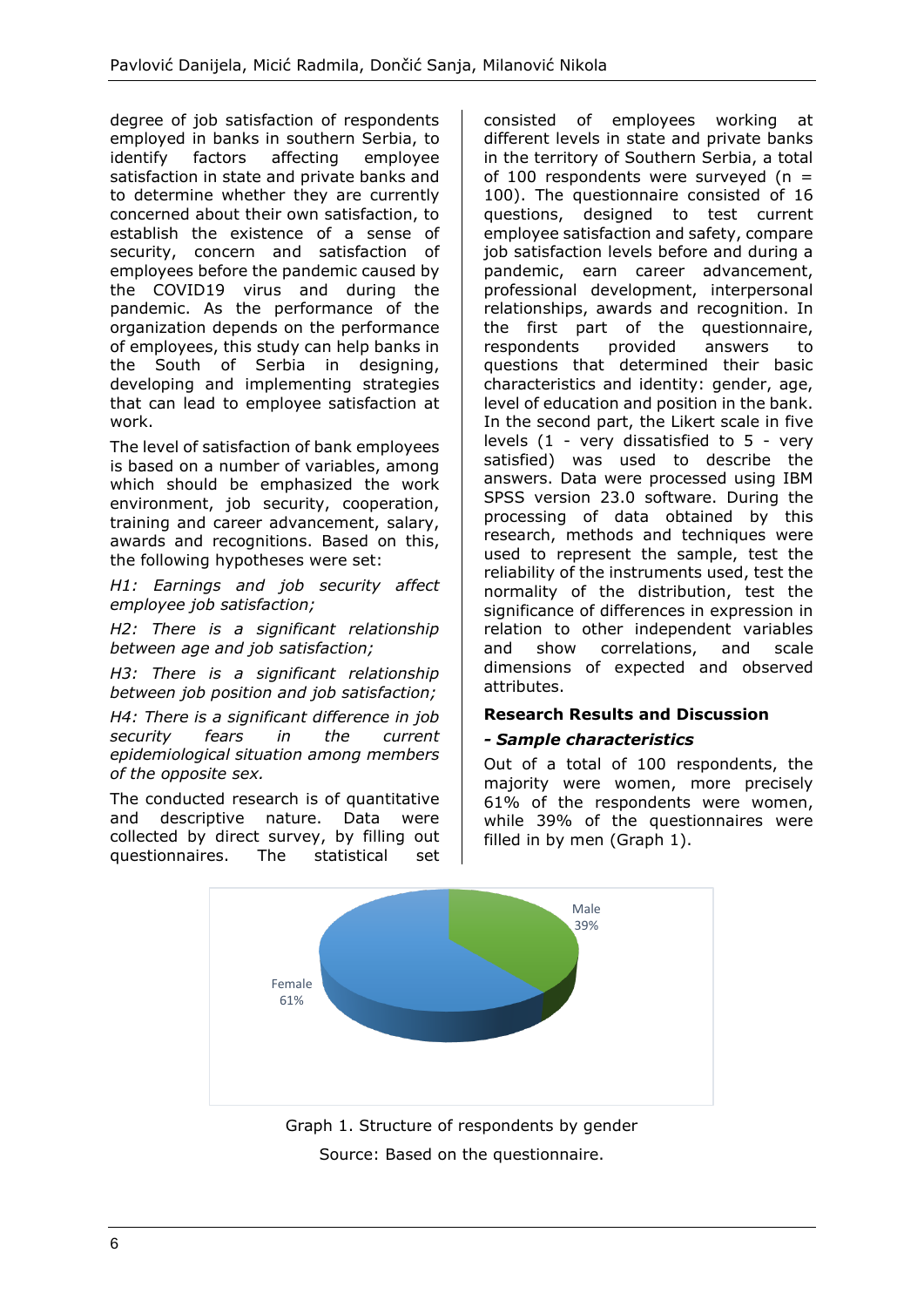In terms of the age of the respondents, the majority were in the so-called "Middle age" or from 30 to 50 years of age (Graph 2).



Graph 2. Structure of respondents by age Source: Based on the questionnaire.

When we talk about education, the largest number of respondents, more precisely 44% of respondents have completed college (basic academic studies), followed

by those who have completed master's / master's studies, 15% of them (Graph 2).



Graph 3. Structure of respondents depending on the level of education Source: Based on the questionnaire.

Regarding the type of employment contract, they have with the employer, the vast majority (71%) of respondents have a permanent employment contract, while only 29% have a fixed-term employment contract.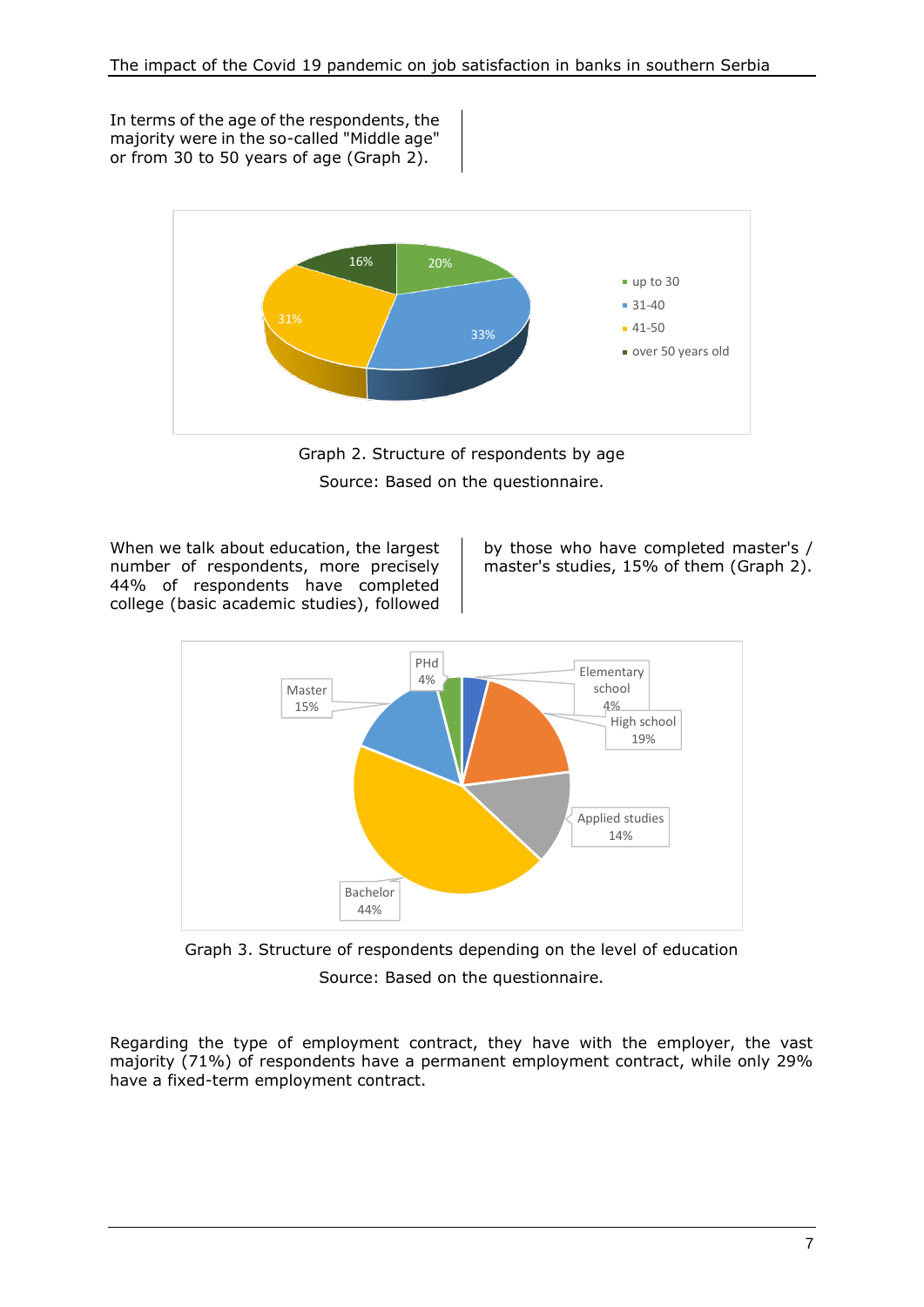

Graph 4. Structure of respondents in terms of the duration of the employment contract Source: Based on the questionnaire.

*- Hypothesis testing: H1: Earnings and job security affect employee job satisfaction:*

|                                                                              | Kolmogorov-Smirnov <sup>a</sup> |     |       | Shapiro-Wilk |     |       |  |
|------------------------------------------------------------------------------|---------------------------------|-----|-------|--------------|-----|-------|--|
|                                                                              | Statistic                       | df  | Sig.  | Statistic    | df  | Sig.  |  |
| Are you satisfied with<br>your job?                                          | 0.213                           | 100 | 0.000 | 0.879        | 100 | 0.000 |  |
| How satisfied are you<br>with your salary?                                   | 0.166                           | 100 | 0.000 | 0.896        | 100 | 0.000 |  |
| Were you happier with<br>job<br>and<br>safer<br>vour<br>before the pandemic? | 0.504                           | 100 | 0.000 | 0.454        | 100 | 0.000 |  |

### **Table 1. Normality test**

### Source: Authors calculation, SPSS output.

| <b>Table 2. Correlation</b> |                                                             |                            |              |          |              |  |  |  |  |
|-----------------------------|-------------------------------------------------------------|----------------------------|--------------|----------|--------------|--|--|--|--|
|                             |                                                             |                            | Satisfaction | Salary   | Job security |  |  |  |  |
|                             | Satisfaction                                                | Correlation<br>Coefficient | 1.000        | $-0.083$ | $-0.238*$    |  |  |  |  |
| Spearman's<br>rho           |                                                             | Sig.<br>$(2 -$<br>tailed)  |              | 0.410    | 0.017        |  |  |  |  |
|                             |                                                             | N                          | 100          | 100      | 100          |  |  |  |  |
|                             | Salary                                                      | Correlation<br>Coefficient | $-0.083$     | 1.000    | 0.021        |  |  |  |  |
|                             |                                                             | Sig.<br>$(2 -$<br>tailed)  | 0.410        |          | 0.837        |  |  |  |  |
|                             |                                                             | N                          | 100          | 100      | 100          |  |  |  |  |
|                             | Job security                                                | Correlation<br>Coefficient | $-0.238*$    | 0.021    | 1.000        |  |  |  |  |
|                             |                                                             | Sig.<br>$(2 -$<br>tailed)  | 0.017        | 0.837    |              |  |  |  |  |
|                             |                                                             | N                          | 100          | 100      | 100          |  |  |  |  |
|                             | *. Correlation is significant at the 0.05 level (2-tailed). |                            |              |          |              |  |  |  |  |

Source: Authors calculation, SPSS output*.*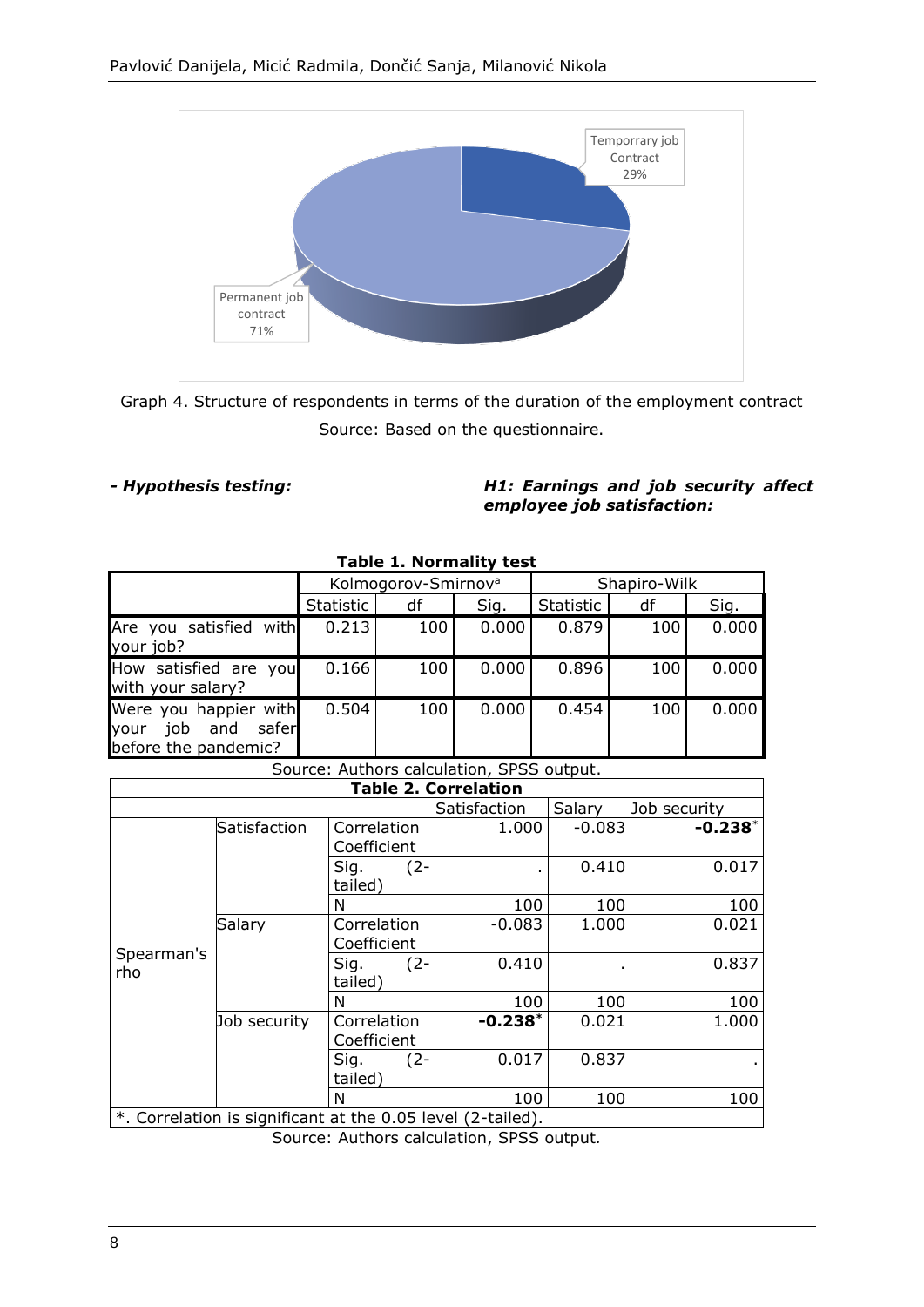We started from the assumption that employee satisfaction is directly proportional to the amount of salary and job security.

When choosing the correlation method, it was determined that the data deviate from the normal distribution, as evidenced by the data in Table 1. Due to the absence of normality of the distribution in order to prove the first hypothesis, the Spearman correlation coefficient was used. The results are shown in Table 2.

Based on the results of the analysis, it can be argued that there is a relatively statistically significant negative correlation between job security and job satisfaction  $(p = -0.238; p = 0.017)$ . The weak negative correlation between job satisfaction and job security indicates that job security decreases with increasing job satisfaction. On the other hand, there is no statistically significant correlation between earnings and job satisfaction.

Having in mind the above statements related to the correlation between job satisfaction, on the one hand, and earnings and job security, on the other, it can be concluded that hypothesis *H1 has not been confirmed.*

### *H2: There is a significant relationship between the age of the respondents and job satisfaction:*

In this case, we started from the assumption that job satisfaction is correlated with the age of the respondents.

The normality of the distribution is, as with the previous hypothesis, tested by normality tests. Both tests for the observed variables showed that there is no normality of the distribution, which implies the application of nonparametric correlation. The results of the normality of the distribution are shown in Table 3, while the Spearman correlation is shown in Table 4.

| . |                                |  |
|---|--------------------------------|--|
|   | <b>Table 3. Normality test</b> |  |

|                                     |           | Kolmogorov-Smirnov <sup>a</sup> |      | Shapiro-Wilk |     |       |  |
|-------------------------------------|-----------|---------------------------------|------|--------------|-----|-------|--|
|                                     | Statistic |                                 | Sig. | Statistic    | df  | Sig.  |  |
| Are you satisfied with<br>your job? | 0.213     | 100                             | .000 | 0.879        | 100 | 0.000 |  |
| Age of respondents                  | 0.198     | 100                             | 000  | 0.879        | 100 | 0000  |  |
|                                     |           |                                 |      |              |     |       |  |

Source: Authors calculation, SPSS output.

### **Table 4. Correlation**

|            |                    |                           | Satisfaction | Age of<br>respondents |
|------------|--------------------|---------------------------|--------------|-----------------------|
|            |                    | Correlatio<br>n           | 1.000        | 0.060                 |
|            |                    | Coefficient               |              |                       |
|            | Satisfaction       | $(2 -$<br>Sig.<br>tailed) |              | 0.555                 |
| Spearman's |                    | N                         | 100          | 100                   |
| rho        | Age of respondents | Correlatio                | 0.060        | 1.000                 |
|            |                    | n<br>Coefficient          |              |                       |
|            |                    | Sig.<br>$(2 -$<br>tailed) | 0.555        | ٠                     |
|            |                    | Ν                         | 100          | 100                   |

Source: Authors calculation, SPSS output.

Based on the results of the research, it is possible to claim that there is no statistically significant correlation between job satisfaction and age of the respondents ( $p = 0.555$ ). That is, job

satisfaction is not conditioned by the age of the respondents. Thus, it can be concluded that hypothesis *H2 has not been confirmed*.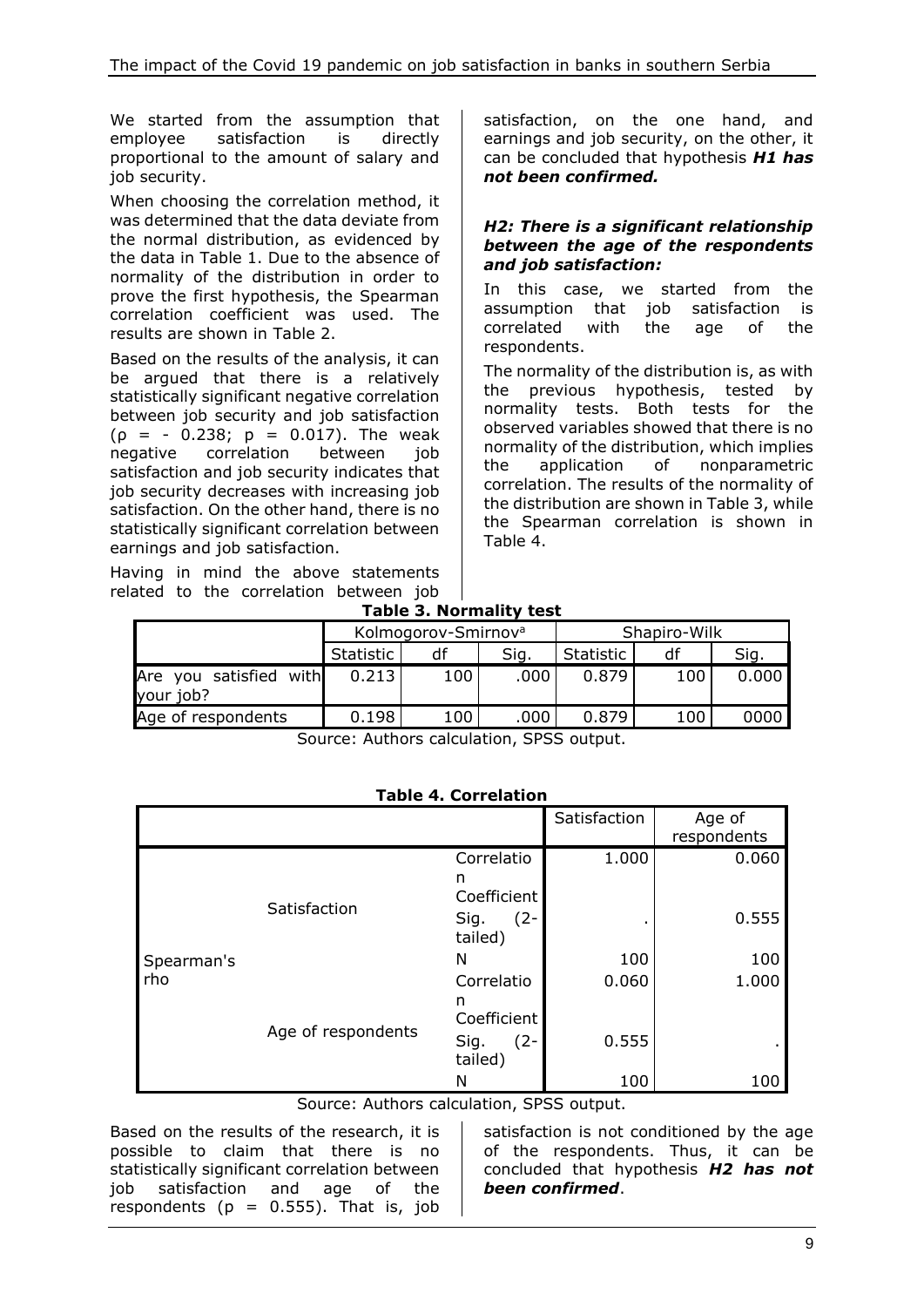### *H3: There is a significant relationship between job position and job satisfaction:*

When checking the normality of the distribution of variables of the sample population, it was determined that they do not correspond to the normal distribution, which violates the first assumption for the application of parametric tests for testing hypotheses. The test results are given in Table 5.

| <b>Table 5. Normality test</b> |  |
|--------------------------------|--|
|--------------------------------|--|

|                                     | Kolmogorov-Smirnov <sup>a</sup> |     |       | Shapiro-Wilk |     |       |
|-------------------------------------|---------------------------------|-----|-------|--------------|-----|-------|
|                                     | Statistic                       | df  | Sig.  | Statistic    | df  | Sig.  |
| Are you satisfied with<br>your job? | 0.213                           | 100 | 0.000 | 0.879        | 100 | 0.000 |
| Position<br>the<br>ın<br>workplace  | 0.264                           | 100 | 0.000 | 0.894        | 100 | 0.000 |

Source: Authors calculation, SPSS output. *.*

Due to the previously stated, when proving the hypothesis, we will use Spearman's correlation coefficient. The results are shown in Table 6.

|  | <b>Table 6. Correlation</b> |
|--|-----------------------------|
|  |                             |
|  |                             |

|                                            |                                     |             |             | Position   | Satisfaction |
|--------------------------------------------|-------------------------------------|-------------|-------------|------------|--------------|
|                                            |                                     |             | Correlation | 1.000      | $0.265***$   |
|                                            |                                     |             | Coefficient |            |              |
| in<br>Position<br>workplace.<br>Spearman's | the                                 | Sig.<br>(2- |             | 0.008      |              |
|                                            |                                     |             | tailed)     |            |              |
|                                            |                                     |             | N           | 100        | 100          |
| rho                                        |                                     |             | Correlation | $0.265***$ | 1.000        |
|                                            |                                     |             | Coefficient |            |              |
|                                            | Are you satisfied with<br>your job? |             | Sig.<br>(2- | 0.008      |              |
|                                            |                                     |             | tailed)     |            |              |
|                                            |                                     |             | N           | 100        | 100          |

\*\*. Correlation is significant at the 0.01 level (2-tailed).

Source: Authors calculation, SPSS output. *.*

The conducted correlation analysis clearly indicated that there is a relatively statistically significant correlation between position and job satisfaction ( $\rho = 0.238$ ; p = 0.001). The obtained results correspond to the basic postulates of organizational science, that if you distribute employees according to their abilities and preferences, you can expect satisfied and productive workers. Based on this, it can be concluded that *hypothesis H3 has been confirmed.*

### *H4: There is a significant difference in job security fears in the current epidemiological situation among members of the opposite sex:*

Here we started from the fact that employees work in a COVID19 pandemic and that this has a direct impact on

workplace safety concerns and that these concerns vary depending on the gender of the respondents.

During the verification of the assumption about the normality of the distribution, the violation of the basic assumption for the application of the t-test was determined, so that the appropriate non-parametric counterpart was used when proving the hypothesis. More precisely, the Mann-Whitney U Test was applied. Table 7 gives the results of the normality tests.

In the continuation of the work, i.e. in Table 8, the results of the Mann-Whitney U test are given.

If we look at the calculated ranks, we can see that they are approximately the same for male and female respondents, which may lead us to the conclusion that there is no difference in the fear of dismissal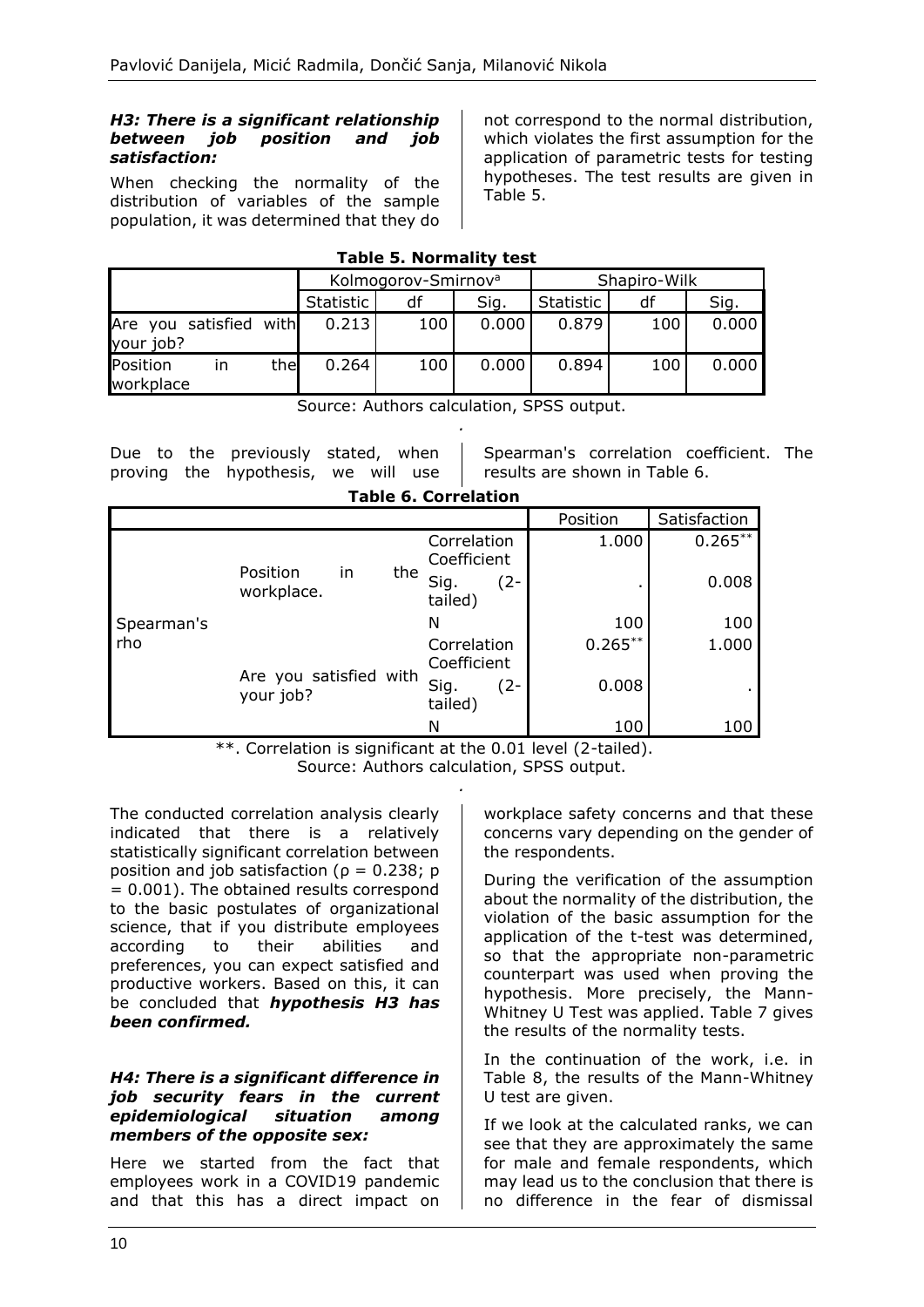among members of different sexes. However, without proper test statistics it is not possible to reach a valid conclusion. It is given in Table 9.

| rabic 7. Normanty test                                                      |           |                                 |       |              |     |       |  |  |  |
|-----------------------------------------------------------------------------|-----------|---------------------------------|-------|--------------|-----|-------|--|--|--|
|                                                                             |           | Kolmogorov-Smirnov <sup>a</sup> |       | Shapiro-Wilk |     |       |  |  |  |
|                                                                             | Statistic | df                              | Sig.  | Statistic    | df  | Sig.  |  |  |  |
| Are you afraid that you<br>will be fired because of<br>COVID <sub>19?</sub> | 0.176     | 100                             | 0.000 | .910         | 100 | 0.000 |  |  |  |
| Male respondents                                                            | 0.177     | 39                              | 0.004 | 0.917        | 39  | 0.007 |  |  |  |
| Female respondents                                                          | 0.175     | 61                              | 0.000 | 0.908        | 61  | 0.000 |  |  |  |

**Table 7. Normality test**

a. Lilliefors Significance Correction Source: Authors calculation, SPSS output.

| Table 8. Ranges |  |
|-----------------|--|
|-----------------|--|

|                                 | Gender<br>of<br>respondents | N   | Mean<br>Rank | Sum of<br>Ranks |
|---------------------------------|-----------------------------|-----|--------------|-----------------|
| Are you afraid that you Male    |                             | 39  | 49.97        | 1949.00         |
| will be fired because of Female |                             | 61  | 50.84        | 3101.00         |
| COVID 192                       | Гоtal                       | 100 |              |                 |

Source: Authors calculation, SPSS output*.*

**Table 9. Statistics test**

|                                  | Are you<br>afraid that<br>you will be<br>fired<br>because of<br>COVID 19? |
|----------------------------------|---------------------------------------------------------------------------|
| Mann-Whitney U<br>Wilcoxon W     | 1169.000<br>1949.000                                                      |
| Z                                | -.149                                                                     |
| Sig.<br>(2-<br>Asymp.<br>tailed) | .881                                                                      |

a. Grouping Variable: Respondents Gender Source: Authors calculation, SPSS output*.*

Since the level of significance of the obtained values is higher than  $0.05$  ( $Z = -$ 0.149;  $p = 0.881$ ), it is possible to claim that there is no statistical significance to accept the claim that there is a difference in the fear of dismissal among members of different sexes. Based on this, it can be concluded that *hypothesis H4 has not been confirmed.*

### **Conclusion**

The situation in which society finds itself in the world and in our country today is very specific. The Covid pandemic affects all activities. In addition, there is a psychological component based on concerns for health and work, because there are significant reductions in business, changes in lifestyle and work, etc. (Carly, 2020). It has been observed that stress at work during a pandemic has a direct negative impact on commitment (Zandi et al., 2020). Employee care during COVID19 affects perceived job security and increases employee commitment (Filimonau et al., 2020). Especially during the months-long crisis period that results from the spread of the COVID19 pandemic, motivation should be developed, success rewarded, and positive thinking encouraged, in which top management plays a key role (Hongwei & Lloyd, 2020).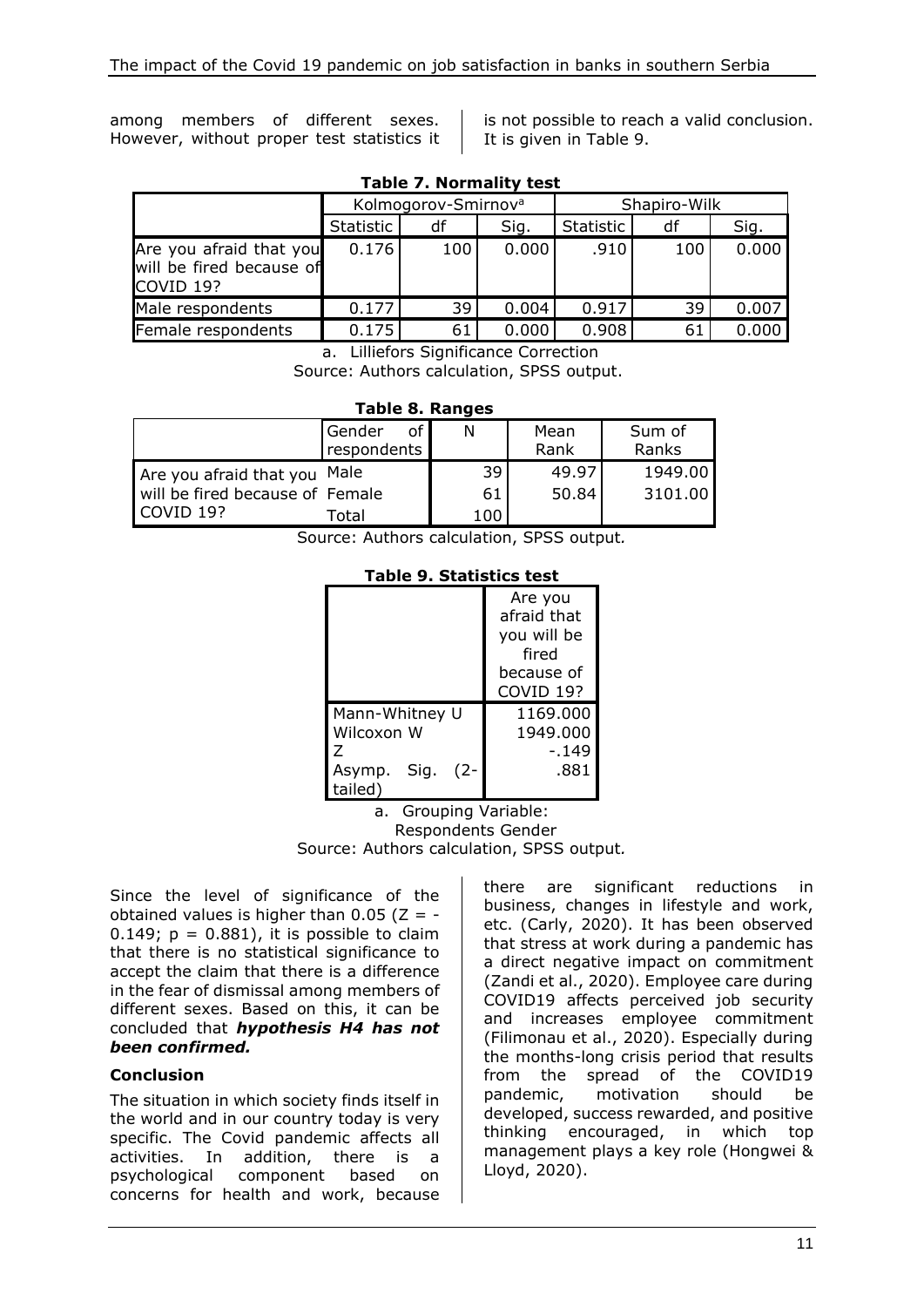The analysis of the research proved similar work productivity and job satisfaction of women and men employed in education before the pandemic, the result also revealed that women were less productive and less satisfied with work than men after the outbreak of the pandemic (Feng & Savani, 2020). The results of research on the relationship between gender and attitudes of temporary employees, relying on gender role theory, showed that temporary employees have more positive attitudes towards working towards a client organization compared to male employees. The results also indicated that education and, to a limited extent, age, acted as a moderator of the relationship between gender and employee attitudes (Selvarajan, et al, 2015).

Based on the obtained results collected by a direct survey of employees at different levels in state and private banks in the territory of Southern Serbia, it was determined that the fear for job security in the current epidemiological situation is the same for both sexes, which differs from the previous research. The assumptions, i.e. the hypotheses from which we started, turned out to be incorrect, i.e. based on data processing and analysis of results, we found that only one of the four hypotheses we set was confirmed. satisfied and productive workers.?

### **Reference**

- **Alegre, I., Mas-Machuca, M., Berbegal-Mirabent, J.,** (2016). Antecedents of employee job satisfaction: Do they matter? Journal of Business Research, 69(4), pp. 1390- 1395.
- **Alhouti, S., Johnson C.M., Holloway, B.B.,** (2016). Corporate social responsibility authenticity: Investigating its antecedents and outcomes, Journal of Business Research, 69(3), pp.1242–1249.
- **Aleksynska, M.** (2018). Temporary employment, work quality, and job satisfaction, Journal of Comparative Economics, Elsevier, 46(3), pp- 722-735.
- **Ali, A., Irfan Khan, H., Akram, M., Sehar, A.**, (2016). Level of Job Satisfaction among Employees of Banking Industries at Lahore, European Online Journal of Natural and Social Sciences, 2. pp. 92-118.
- **Bakotić, D.** (2016). Relationship between job satisfaction and organisational performance. Economic research - Ekonomska istraživanja, 29(1), pp. 118-130.
- **Bailey, A., Albassami, F., Al-Meshal, S.,** (2016). The roles of employee job satisfaction and organi-zational commitment in the internal marketing-employee bank identification relationship. International Journal of Bank Marketing, 6. pp. 821-840.
- **Belias, D., Koustelios, A., Vairaktarakis, G., Sdrolias, L.,** (2015b). Organizational culture and job satisfaction of Greek banking institutions. Procedia-Social and Behavioral Sciences, 175. pp. 314-323.
- **Bojčić, R., Pavlović, M.,** (2017). Testiranje dimenzija kvvaliteta bankarskih usluga u Srbiji ibližem okruzženju radi unapređenja usluga.Časopis za pitanja ekonomske teorije i prakse, Ekonomski pogledi/ Testing the dimensions of the quality of banking services in Serbia and the surrounding area in order to improve services. Journal of Economic Theory and Practice, Economic Views, pp. 49-67
- **George, E.** (2015). Job related stress and job satisfaction: a comparative study among bank employees, Journal of Management Development, 34(3), pp. 316-329.
- **Grech, V.** (2020). Unknown unknowns COVID-19 and potential global mortality,Early Human Development, 144. pp.105026-105031
- **Hongwei, H., Lloyd H.,** (2020). The impact of Covid-19 pandemic on corporate social responsibility and marketing philosophy, Journal of Business Research, 116. pp. 176- 182.
- **Jongkeun, K.,** (2020). Impact of the perceived threat of COVID-19 on variety-seeking, Australasian Marketing Journal (AMJ), 28. pp. 108-119.